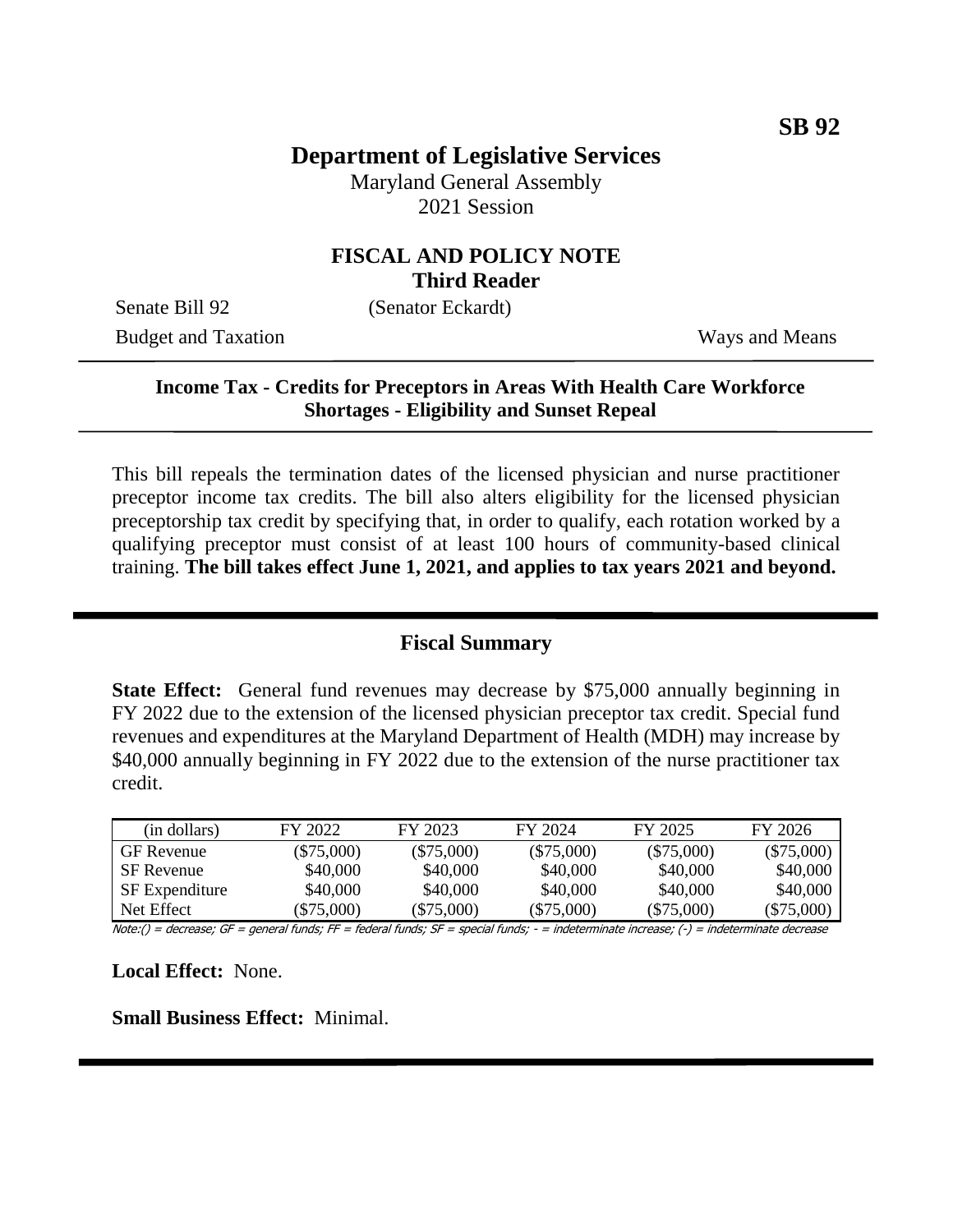# **Analysis**

**Current Law:** Chapters 385 and 386 of 2016 established the physician and nurse practitioner preceptorship tax credits. The nonrefundable income tax credits may be claimed by a licensed physician or nurse practitioner who serves without compensation as a preceptor in an approved preceptorship program. Tax credit applications are approved on a first-come, first-served basis until the maximum limit is reached for each credit. The Acts terminate June 30, 2021.

MDH reports that in tax year 2019 the department approved 34 applications and awarded a total of \$149,000 in tax credits, \$68,000 of which was awarded to licensed physicians and \$81,000 to nurse practitioners.

### *Licensed Physician Preceptorship Tax Credit*

A licensed physician must serve without compensation as a preceptor in a preceptorship program authorized by an accredited medical school in the State and work (1) at least three rotations with each rotation consisting of 160 hours of community-based clinical training and (2) in an area identified as having a health care workforce shortage.

Each year, MDH may issue up to \$100,000 in physician preceptorship credits. If the aggregate amount of tax credit certificates issued in a year is less than \$100,000, the excess amount may be issued in the next taxable year.

In each year, up to \$100,000 in unspent Health Personnel Shortage Incentive Grant (HPSIG) funds may be transferred or reverted to the general fund to offset the costs of the physician preceptorship tax credit.

#### *Nurse Practitioner Preceptorship Tax Credit*

A licensed physician or nurse practitioner must serve without compensation as a preceptor in a preceptorship program approved by the State Board of Nursing and work (1) at least three rotations with each rotation consisting of 100 hours of community-based clinical training and (2) in an area identified as having a health care workforce shortage.

Chapters 385 and 386 established a \$15 fee for the renewal of an advanced practice registered nurse certificate of a nurse practitioner and created a Nurse Practitioner Preceptorship Tax Credit Fund. The fee must be distributed to the fund, which is intended to offset the costs of the nurse practitioner preceptor tax credit. Each year, MDH may issue the lesser of \$100,000 in tax credit certificates or the total amount of money in the fund. If the aggregate amount of tax credit certificates issued in a year is less than \$100,000, the excess amount may be issued in the next taxable year.

SB 92/ Page 2